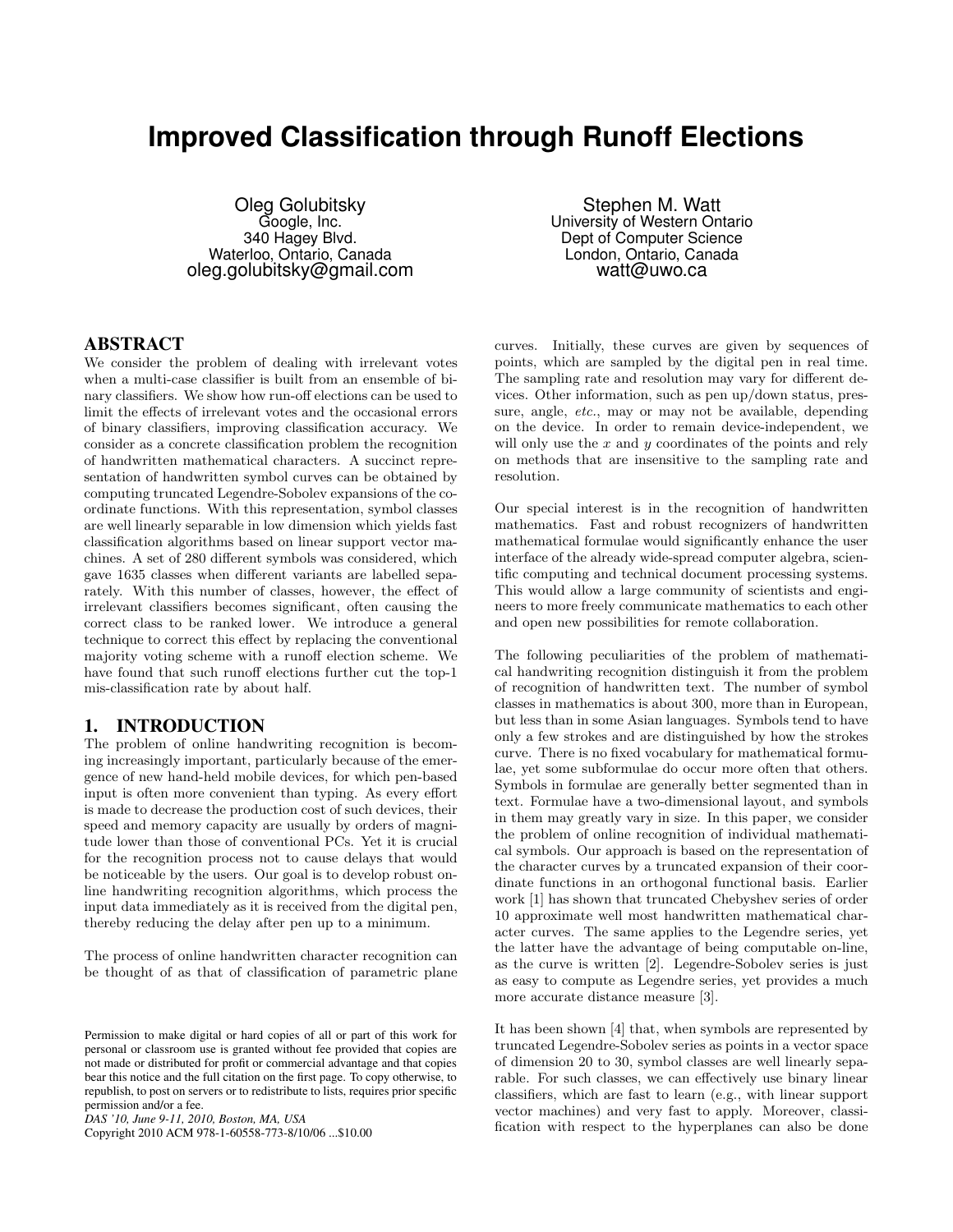on-line, as the curve is written [4]. This is especially useful when the number of classes is large, because the number of binary classifiers depends quadratically on the number of classes.

The intuitive reason behind good linear separability of symbol classes is the following: If we take two samples from a particular class and morph one sample into the other using linear homotopy, the intermediate characters will usually belong to the same class. As we gradually morph the first character into the second, the corresponding feature vector in the space of truncated Legendre-Sobolev series traces a straight line segment. Therefore our classes, when mapped to this space, satisfy the property that, whenever two points belong to a class, the entire segment connecting them is contained in that class as well. This means that classes are convex sets. It is a well-known fact that any pair of disjoint convex sets is linearly separable.

Earlier experimental results generally confirmed this intuition, showing that symbol classes are 96.5% linearly separable [4]. However, a significant number of samples (the remaining 3.5%) have still fallen on the wrong side of a separating hyperplane. In this paper, we show that these errors are due to the presence of different variants (also called allomorphs) of a symbol in the same class. If two symbols belong to the same class but are written in different ways (e.g., one clockwise and the other counterclockwise), linear homotopy from one symbol to the other may produce strange intermediate curves that do not belong to this class anymore and may even belong to other symbol classes. Therefore, for better linear separability and more accurate classification, allomorphs should be labeled, and different linear classifiers should be trained for pairs of allomorph classes, rather than pairs of symbol classes. In this paper we show for a dataset of about 50,000 handwritten mathematical symbols that subclassing into allomorphs leads to nearly 100% linearly separable classes and improves the correct retrieval rate by about 3%, to about 85%.

It turns out that the remaining classification errors are due to at least two different factors. First, each individual binary classifier, when trained on an incomplete set of samples (which is always the case in practice), produces a certain number of classification errors. Second, the majority voting scheme for N classes, which combines  $N(N-1)/2$  binary classifiers into a multi-class classifier, adds a certain amount of randomness to the final decision. Indeed, suppose that a sample belongs to class  $A$ . Following  $[6]$ , let the binary classifiers involving class A be called relevant for this sample, and the remaining classifiers irrelevant. If all relevant classifiers conclude in favor of class A, this class wins the majority vote. However, if some of them fail, another class may win the majority vote because of a coincidental consensus of the irrelevant classifiers. Note that the proportion of irrelevant votes grows with the number of classes, and our experiments confirm that correct retrieval rates drop accordingly. To reduce the influence of the irrelevant binary classifiers, we propose the following runoff election scheme. First, determine the top  $K$  classes using conventional majority voting. Then, run a second round of majority voting among only the top  $K$  classes. Our experiments with this scheme show an increase in correct retrieval rates by about 6%, compared to the conventional majority voting. This runoff election scheme may apply equally to other settings where binary classifiers are combined.

This paper is organized as follows. In Section 2 we outline the theory of Legendre-Sobolev expansions and describe the algorithm for computing them. In Section 3 we discuss in detail the properties of convexity and linear separability for symbol classes. We show some examples when the presence of different allomorphs in the same class leads to nonconvexity and causes linear classifiers to fail. In Section 4 we describe the dataset used in our experiments and present the results of cross-validation analysis for classes with allomorph labels. In Section 5 we discuss the runoff election scheme and present the results of comparison with the majority voting scheme. Section 6 concludes the paper.

#### 2. LEGENDRE-SOBOLEV SERIES

As mentioned, the problem of online handwritten character recognition is that of classification of parametric plane curves. A parametric plane curve is given by a pair of its coordinate functions  $x(\lambda)$ ,  $y(\lambda)$ , where  $\lambda$  is an increasing parameter that ranges over a certain interval, such as time or arc length. The digital pen samples the values of these coordinate functions at a certain fixed rate and returns them in real time. Using these values, a numeric feature vector representing the curve in a finite-dimensional Euclidean space may be constructed and used to classify the curve among  $N$ symbol classes.

The choice of the numeric feature vector is the key step in this process. Earlier work [1, 2, 3] proposes to represent the curve by the coefficients of the truncated expansions of the coordinate functions with respect to a certain orthogonal functional basis. Various choices of the functional inner product and the corresponding orthogonal polynomial bases have been studied, in particular Chebyshev, Legendre, and Legendre-Sobolev inner products and bases. It has been established that, for any of these bases, truncated series of order about 10 provide accurate approximations to most character curves, which to a human eye are indistinguishable from the original curves. Moreover, the coefficients of such series are insensitive to noise and to the parameters of the ink sampling device (such as sampling rate and resolution). The Legendre and Legendre-Sobolev bases have the advantage that the corresponding truncated series can be computed on-line, as the curve is written. Therefore, the time spent on the computation of the feature vector after pen-up is reduced to a minimum.

Formally, the Legendre-Sobolev inner product of two functions  $f(\lambda)$  and  $g(\lambda)$  defined on an interval [a, b] is given by

$$
\langle f, g \rangle = \int_a^b f(\lambda) g(\lambda) d\lambda + \mu \int_a^b f'(\lambda) g'(\lambda) d\lambda.
$$

Here  $\mu$  is a numeric parameter whose value can be chosen experimentally. For  $\mu = 0$ , we obtain the Legendre inner product. For a fixed interval [a, b] and value of  $\mu$ , the Legendre-Sobolev basis consists of the polynomials  $B_0(\lambda)$ ,  $B_1(\lambda), B_2(\lambda), \ldots$ , one per polynomial degree  $0, 1, 2, \ldots$ , which are mutually orthogonal with respect to the Legendre-Sobolev inner product. We also assume that the polynomials are normalized. This completely specifies the  $B_i$ . Any function sat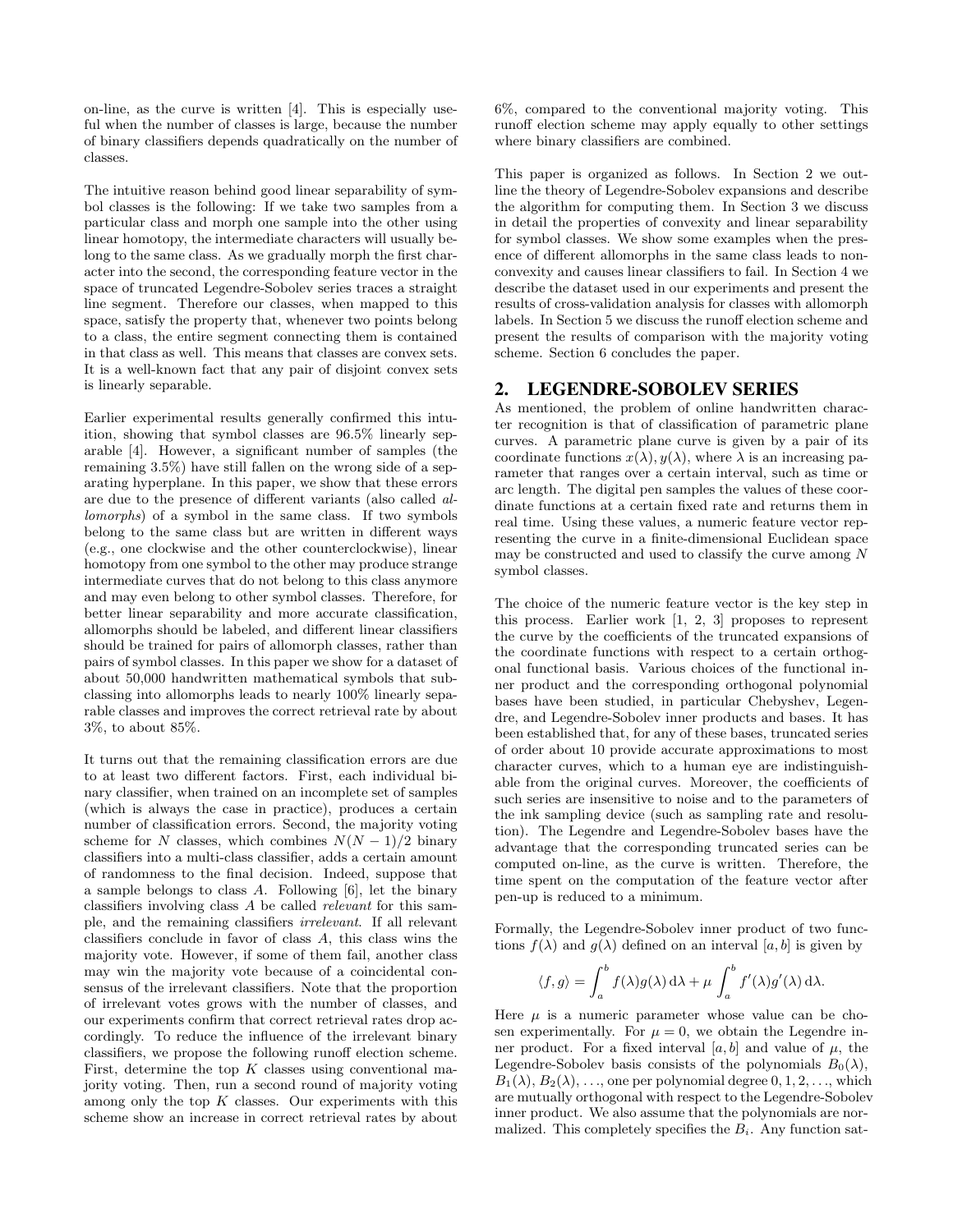isfying certain general conditions can be represented by its infinite Legendre-Sobolev series  $f(\lambda) = \sum_{i=0}^{\infty} c_i B_i(\lambda)$ , where the coefficients are given by the inner products  $c_i = \langle f, B_i \rangle$ , and approximated by the truncated Legendre-Sobolev series of order d:  $f(\lambda) \approx \sum_{i=0}^{d} c_i B_i(\lambda)$ . This approximation is the projection of the function  $f(\lambda)$ , viewed as an element of the infinite-dimension functional vector space, onto the  $(d+1)$ dimensional space of polynomials of degree at most d. In other words, it is equal to the polynomial of degree at most d that is the closest to the function  $f(\lambda)$  in terms of the Legendre-Sobolev norm (induced by the Legendre-Sobolev inner product). Thus, the approximation is good if there exists a polynomial of degree d that approximates function  $f(\lambda)$  well. This is the case if  $f(\lambda)$  and its derivatives up to a certain order are smooth and uniformly bounded, and if  $f(\lambda)$  has less than d extrema. The coordinate functions  $x(\lambda)$ and  $y(\lambda)$  of handwritten character curves appear to satisfy these requirements for  $d \approx 10$ . It turns out that the coordinate functions are smooth even if the curve has cusps and corners, because the pen slows down at such singularities. This is the intuitive reason behind the experimental results of [1, 2], which confirm that truncated series of order about 10 accurately approximate the coordinate functions of most character curves.

As we saw, the Legendre-Sobolev inner product and basis depend on the domain interval  $[a, b]$ . In the case of handwritten curves we can set  $a = 0$ , yet the value of b is unknown until the entire curve is finished, so we cannot directly compute the Legendre-Sobolev coefficients until then. However, notice that, because  $B_i(\lambda)$  are polynomials, the inner products  $\langle f, B_i \rangle$  can be expressed as linear combinations of the inner products  $\langle f(\lambda), \lambda^k \rangle, k = 0, \ldots, i$ , which can be easily obtained from the moments  $m_k = \int_0^b f(\lambda) \lambda^k d\lambda$ . These moment integrals can be accumulated on-line, as the curve is traced, and scaled to the domain [0, 1] via the substitution  $\lambda \mapsto \lambda/b$ , once the pen is lifted. This technique [2] reduces the number of arithmetic operations after pen-up to a constant, which is independent of the number of points sampled from the curve.

As a result we obtain a feature vector consisting of the first  $(d+1)$  Legendre-Sobolev coefficients for the coordinate functions  $x(\lambda)$  and  $y(\lambda)$ . Note that, since  $B_0(\lambda) = 1$ , order-0 coefficients are equal to  $\int_a^b x(\lambda) d\lambda$  and  $\int_a^b y(\lambda) d\lambda$ . By setting their value to 0, we can center the curve. Furthermore, the norm of the resulting coefficient vector is proportional to the size of the character; therefore, by normalizing this vector, we normalize the character size. These operations can be performed instantly.

The resulting feature vector (of dimension about 20) can be used for classification. It is well-known that vector-spacebased classification methods depend on the quality of the Euclidean distance measure, as a measure of dissimilarity between the characters. Experiments have shown [3] that the Legendre-Sobolev distance measure performs better than the Legendre distance. In fact, for the Legendre-Sobolev distance with  $\mu = 1$ , the nearest neighbor classification results are almost as accurate as for the much slower elastic matching distance. Note also that the feature vector changes if we choose a different parameterization of the curve. Among three natural parameterizations by time, Euclidean arc length,

# 0000110000 66660116666 88880068888

Figure 1: Homotopy between allomorphs produces intermediate curves that look different.

and affine arc length, the Euclidean arc length turned out to yield the most accurate classification results [3]. Therefore, we chose the vector of Legendre-Sobolev coefficients of the coordinate functions parameterized by arc length, centered and normalized as described above, as a representation of the handwritten character curves. For multi-stroke characters, we joined consecutive strokes by straight lines, in order to obtain a single connected curve, and then compute the feature vector for it.

# 3. CONVEXITY, LINEAR SEPARABILITY, AND ALLOMORPH LABELING

It has been established in [4] that, when character curves are represented by the vectors of their Legendre-Sobolev coefficients, character classes turn out to be 96.5% linearly separable. As mentioned in the introduction, the reason behind the linear separability is that, in most cases, linear homotopy from one character to another character from the same class yields intermediate curves that belong to this class as well. However, this is not necessarily the case, if the two characters are of different allomorphs. Figure 1 shows that, when we morph one allomorph of "8" into another, we can obtain an intermediate curve that looks like a "c".

When a situation like the above occurs, the convex hulls of the two classes will overlap, whence the classes will not be linearly separable (even if the classes themselves do not overlap). It is natural to ask whether subclassing into allomorph classes will help to resolve this problem. Experimental results described below give a positive answer to this question.

We started the experiment with the dataset containing about 50,000 samples of single- and multi-stroke mathematical symbols from about 280 different classes. Symbols that can be attributed to more than one class have been labelled accordingly, by a label that includes the names of all classes to which the symbol belongs. Some of the resulting composite labels overlap. Furthermore, the number of strokes was included in the class label. This resulted in about 1150 subclasses, which were shown to be 96.5% linearly separable in [4]. For the present experiment, we subdivided them further into 1635 allomorph subclasses. The number of allomorphs per class varies from 1 (for about 60% of all classes) to 13 (for the class "eight").

For each pair of classes with non-overlapping composite labels and at least 10 samples, we trained a linear SVM clas-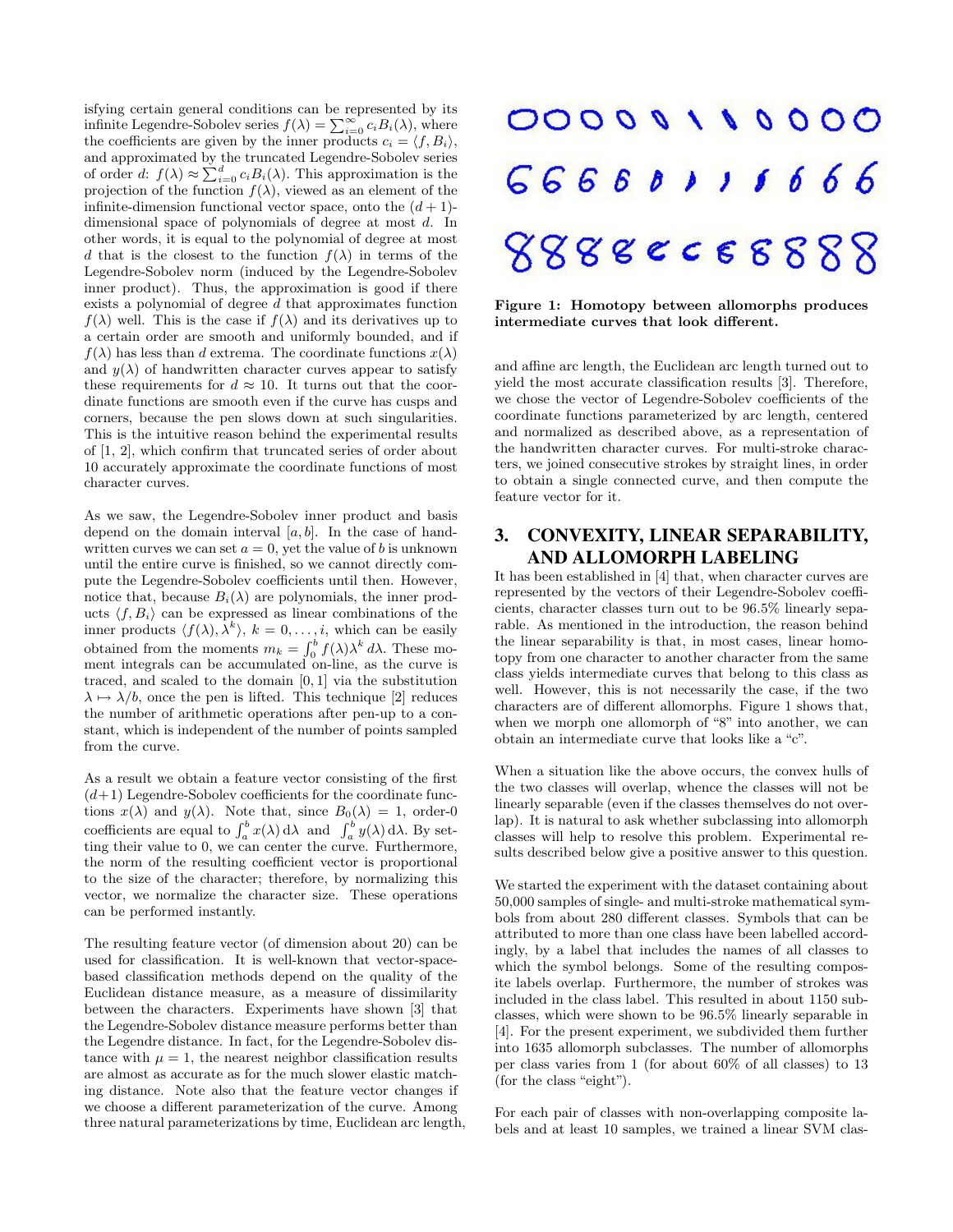| #samples<br>K | 10       | 20       | 30       | 40       | 50       | 60       | 70    |
|---------------|----------|----------|----------|----------|----------|----------|-------|
|               | 78.0%    | 81.6%    | 84.6%    | 86.3%    | 86.6%    | 85.6%    | 86.6% |
|               | 92.3%    | 94.8%    | 95.3%    | $95.8\%$ | $96.6\%$ | $96.2\%$ | 96.6% |
| 3             | $95.2\%$ | 97.9%    | $96.9\%$ | $98.0\%$ | 98.7%    | 98.5%    | 98.7% |
| Ð             | 96.8%    | 99.0%    | 98.2%    | 98.8%    | 99.4%    | 98.9%    | 99.2% |
| 10            | 98.9%    | $99.5\%$ | 99.0%    | 99.3%    | 99.6%    | 99.6%    | 99.7% |

Table 1: Top-K correct retrieval rates with majority voting.

| $\land$ #samples<br>$K \setminus$ |          | 20    | 30    | 40       | 50       | 60       |          |
|-----------------------------------|----------|-------|-------|----------|----------|----------|----------|
| 1 (runoff at top 4)   87.0\%      |          | 91.0% | 89.9% | $92.2\%$ | $91.4\%$ | $92.5\%$ | $92.9\%$ |
| 2 (runoff at top $8$ )            | $94.2\%$ | 96.7% | 96.6% | $97.2\%$ | $97.6\%$ | 97.7%    | 97.9%    |
| 3 (runoff at top 15) $\parallel$  | $96.6\%$ | 97.6% | 97.3% | 98.4%    | 98.0%    | 98.8%    | 98.4%    |

Table 2: Top-K correct retrieval rates with runoff elections.

sifier [5], using all available samples as training data. Only 623 out of 52,396 samples (about 1.2%) ended up on the wrong side of at least one hyperplane. Moreover, only 125 of these actually had correct labels (the labeling process is manual, and errors are inevitable). After label adjustment, the number of errors dropped to 70 (about 0.14%). Compared to the results of the linear separability test without subclassing into allomorphs, the error rate has dropped by a factor of about 2500. Since 0.14% of samples can be removed from the dataset without affecting our ability to learn the classes, we conclude that the resulting allomorph classes are fully linearly separable.

#### 4. CROSS-VALIDATION ANALYSIS

We use repeated random sub-sampling to test the ability of the linear SVM classifiers to generalize incomplete training sets. For classes with at least 70 samples (which cover 110 original classes of mathematical symbols), we sub-sampled random subsets of size 10, 20, 30, 40, 50, 60, and 70. For each of these subsets, we randomly selected 75% of the elements into training sets and the remaining 25% into test sets. Then, linear SVMs were trained for each pair of allomorph classes with non-overlapping labels (see previous section for a description of class labels).

Each test sample was classified with respect to all separating hyperplanes, and the classes were ranked according to the number of votes they received, with ties broken at random. We say that a test sample is retrieved correctly in top  $K$ classes, if the sample's label overlaps with at least one class label that was ranked in top  $K$ . A summary of the top-K correct retrieval rates for  $\mu = 1$ , 111 classes, and  $K =$ 1, 2, 3, 5, 10 is shown in Table 1. Our experiments with other values of  $\mu$ , ranging from  $2^{-4}$  to  $2^4$ , produced very similar results; the dependence on the number of classes is discussed in the next section.

While the top- $K$  rates for large  $K$  look satisfactory, the gap between the top-1 and top-2 rates suggests that for small  $K$ the results could be improved, especially considering that our classes are fully linearly separable. In the following section, we propose to use a different voting scheme, which yields a significant improvement of the top- $K$  rates for small  $K$ .

## 5. THE RUNOFF ELECTION SCHEME

The majority voting scheme suffers from the following drawback: for each particular test sample, most of the hyperplanes that participate in the voting process have nothing to do with the class to which the sample should be attributed. Using the terminology of [6], we call a hyperplane separating two classes relevant to the test samples from these classes, and irrelevant to all other samples.

Let  $N$  be the total number of classes, and suppose for the moment that their labels do not overlap (unlike in our dataset). If all relevant classifiers yield correct results, the correct class receives  $N-1$  votes and wins the majority. However, if some of the relevant classifiers fail (due to the perpetual incompleteness of the training data), the final outcome can be determined by the irrelevant classifiers. It is significant that the number of relevant classifiers grows only linearly with  $N$  while the number of irrelevant classifiers grows quadratically. Since the proportion of irrelevant classifiers therefore grows linearly with N, we should expect a decline in correct majority voting retrieval rates, as  $N$  increases, even if the individual binary classifiers perform just as well for a larger set of classes. Our experimental results, shown in Figure 2, confirm these pessimistic expectations.

We propose to use the following general runoff election strategy in order to minimize this effect. Suppose that testing shows the correct class is almost always in the top  $K$  classes, for some fixed  $K$ , in majority voting. Then modify the classification to first do majority voting using all binary classifiers, and then do a round of run-off voting using only those binary classifiers involving the initial top  $K$  classes. In the second round there is a much smaller proportion of irrelevant classifiers. In our case, given that the top 10 correct retrieval rates are high, we can assume that the correct class is among the top 10. In the second round the proportion of irrelevant classifiers is 36 out of 45 compared to  $(N-1)(N-2)/2$  out of  $N(N-1)/2$  (e.g. 109/111) so we should expect the top-1 correct retrieval rates to grow.

Experimental results confirm this. They show that for the best top 1 retrieval rates, 4 classes should be used in the second round. More than two rounds of voting did not yield